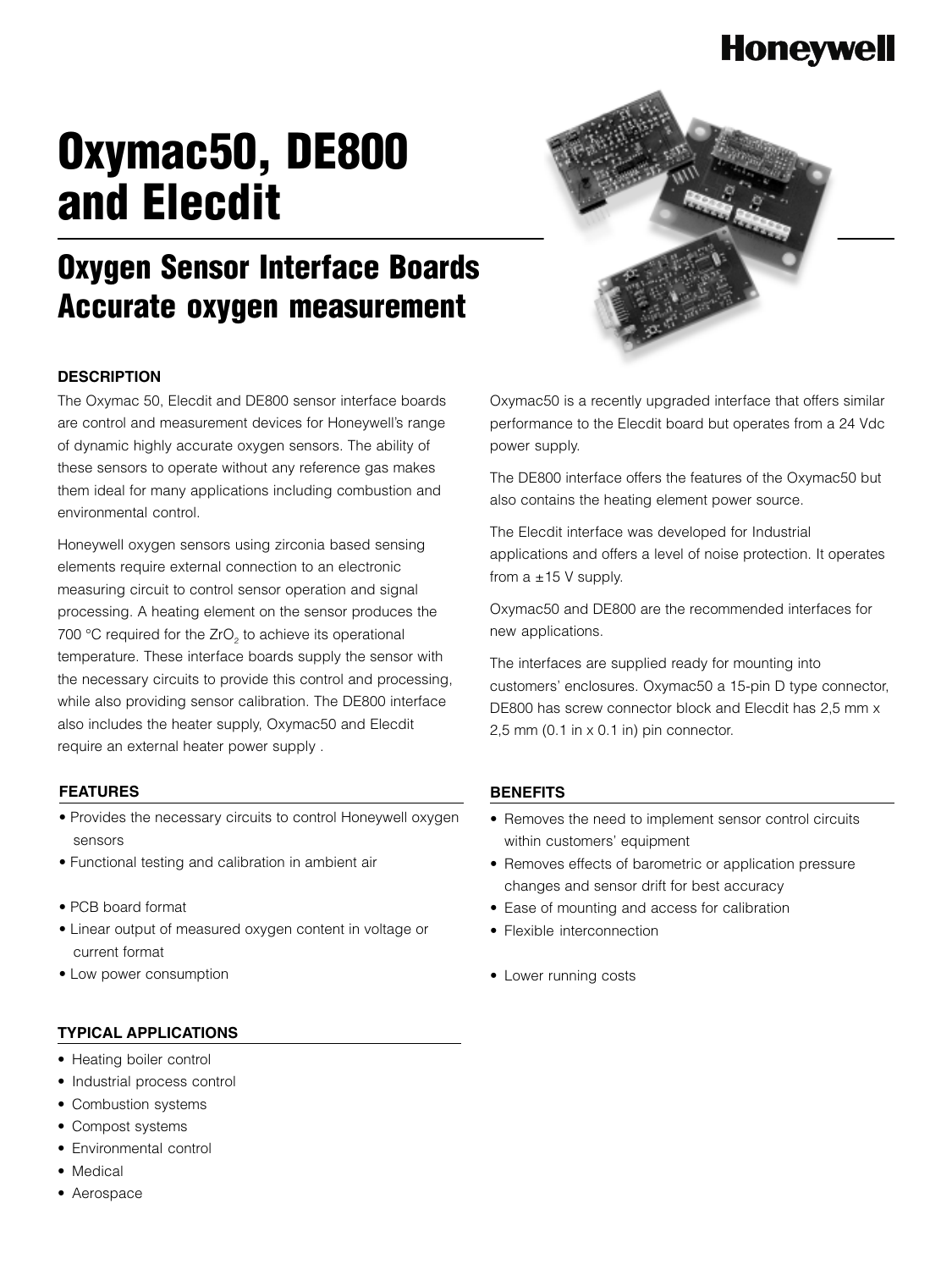## **Oxymac50, DE800 and Elecdit**







### **TECHNICAL DATA**

|                               | Oxymac <sub>50</sub>          | <b>DE800</b>                                      | <b>Elecdit</b>                          |
|-------------------------------|-------------------------------|---------------------------------------------------|-----------------------------------------|
| Measuring range               |                               | 0 % to 25 % oxygen (standard)                     |                                         |
|                               |                               | 0 % to 100 % oxygen (option)                      |                                         |
| Power source                  | $+24$ Vdc $\pm 20$ %          | $+24$ Vdc $\pm 20$ %                              | $±15$ Vdc $±10$ %                       |
| Other inputs                  | Ext Calibration, Sensor Pump, | Ext Calibration, Sensor Pump,                     | Ext Calibration, Sensor Pump,           |
|                               | Sense and Common, Test        | Sense, Common, Heater, Test                       | Sense and Common                        |
| Power consumption (interface) | $<$ 250 mW                    | $<$ 500 mW                                        | $<$ 250 mW                              |
| Outputs                       | 0 V to 10 V, 4 mA to 20 mA(1) | 4 mA to 20 mA, 0 V to 10 V <sup>(1)</sup> , Pulse | 0 V to 10 V, LED drive                  |
| Accuracy                      | 2 % full scale                |                                                   |                                         |
| Resolution                    |                               | $0.04$ V                                          |                                         |
| Operating temperature         |                               | $-10$ °C to 60 °C                                 |                                         |
| Storage temperature           | $-10$ °C to 50 °C             |                                                   |                                         |
| <b>Dimensions</b>             | 63 mm x 108 mm,               | 80 mm x 100 mm.                                   | 60 mm x 42 mm x 17 mm                   |
|                               | 4 mm Ø mounting holes         | 6,5 mm $\varnothing$ mounting holes               |                                         |
| Connector                     | 15 pin male D connector       | Screw connector block                             | $2 \times 5$ pin 2,5 mm $\times$ 2,5 mm |
| Mates with type               |                               | GMS-10, KGZ-10, KGZ-12                            |                                         |

Notes: For warm up time and other sensor characteristics refer to datasheet 100470-EN

(1) Factory set to voltage or current output

### **OPERATING AND CALIBRATION NOTES**

### **Oxymac50**

- 1. Reset of the Oxymac50 is possible by putting the power off/on.
- 2. The output signal can be 0 V to 10 V or 4 mA to 20 mA. The output signal is factory set by the solder bridge JP1.
- 3. A proper operation of a connected sensor and electronic circuit can be tested with the test switch or with an external signal. After switching the test function the output signal should indicate a 20 % lower value.
- 4. LED indication proper sensor operation is indicated by blinking of LED D3.
- 5. Calibration sensor and Oxymac circuit can be calibrated in normal air. After a loss of power the Oxymac50 circuit stores the calibration value.

### **DE800**

- 1. Heater adjustment the heater voltage of the sensor can be adjusted with pot meter PC419.
- 2. Test function after pressing the test button, the output has to go to a 20% lower output signal. Testing with an external (24 V) signal is possible via terminal TE.
- 3. Calibration the sensor can be calibrated in normal air with the calibration button. Calibration is lost after power loss.
- 4. LED -if the sensor is functioning properly, the LED D4 is blinking.
- 5. Signal out if the sensor is functioning properly a pulse signal can be measured at terminal K2.

### **Elecdit**

Adjustment/calibration procedure. The interface is factory set, for sensor replacement follow these instructions.

- 1. Adjust with Pot1 12 V (internal  $\pm 6$  V) at Pin 2.
- 2. Adjust with Pot2 reference at Pin 1 to 10 V ±0.2 V.
- 3. After approx 60 s an impulse (blinking) signal should be present at Pin 1. Apply at the sensor 95 mbar air, adjust with Pot5 at Pin 9 to 0.8 V. Then apply at the sensor 1013 mbar air and adjust with Pot3 at Pin 9 Uout to 8.3 V.
- 4. Adjust with Pot4 0 mV at Pin 10.
- 5. Adjust with Pot5 Uout to 0 V at Pin 9.
- 2 www.honeywell.com/sensing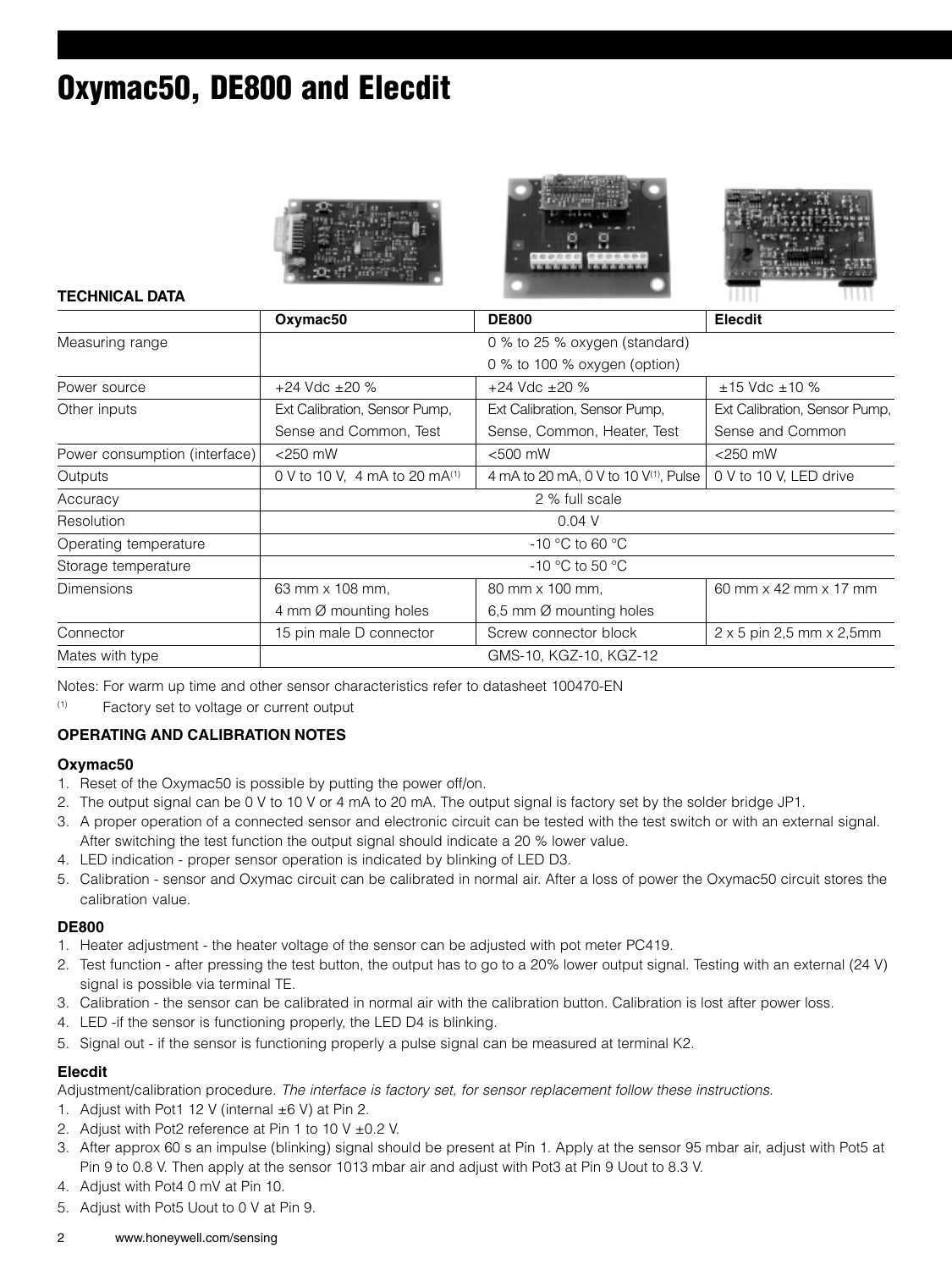### Oxygen Sensor Interface Boards

### **MOUNTING DRAWINGS, FOR REFERENCE ONLY**





### **ELECDIT**



### **ORDER GUIDE**

| Oxymac 50.V.1 | Oxymac50 circuit, output 0 V to 10V,   |
|---------------|----------------------------------------|
|               | measuring range 0 % to 25 %            |
| Oxymac 50.V.2 | Oxymac50 circuit, output 0 V to 10V,   |
|               | measuring range 0 % to 100 %           |
| Oxymac 50.A.1 | Oxymac50 circuit, output 4 mA to 20mA, |
|               | measuring range 0 % to 25 %            |
| Oxymac 50.A.2 | Oxymac50 circuit, output 4 mA to 20mA, |
|               | measuring range 0 % to 100 %           |
| DE800.V.1     | DE800 circuit, output 0 V to 10V,      |
|               | measuring range 0 % to 25 %            |
| DE800.V.2     | DE800 circuit, output 0 V to 10V,      |
|               | measuring range 0 % to 100 %           |
| DE800.A.1     | DE800 circuit, output 4 mA to 20mA,    |
|               | measuring range 0 % to 25 %            |
| DE800.A.2     | DE800 circuit, output 4 mA to 20mA,    |
|               | measuring range 0 % to 100 %           |
| Flecdit V.1   | Elecdit circuit, ouput 0 V to 10V,     |
|               | measuring range 0 % to 25 %            |
| Elecdit.V.2   | Elecdit circuit, ouput 0 V to 10V,     |
|               | measuring range 0 % to 100 %           |
|               |                                        |